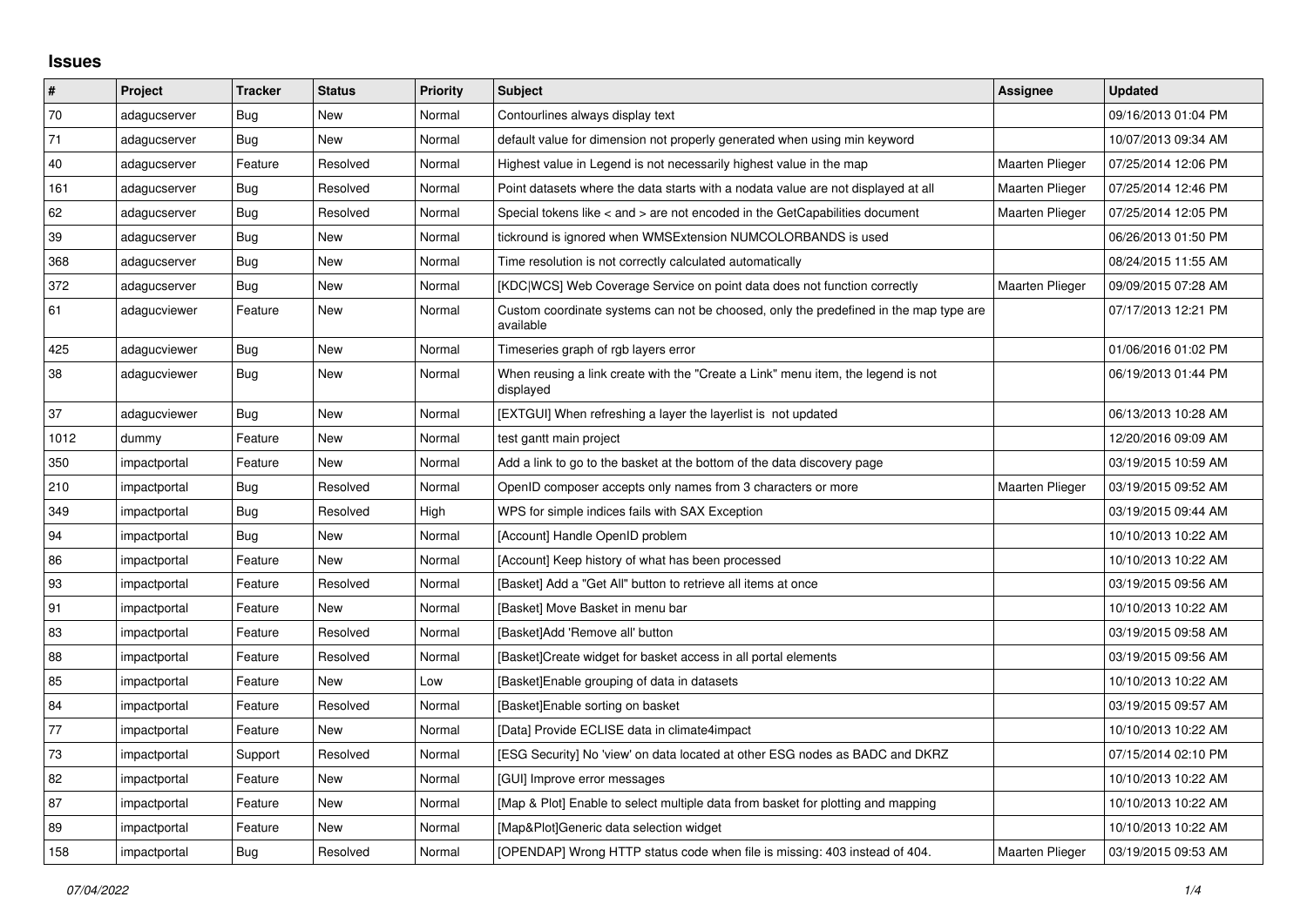| $\vert$ #    | Project       | <b>Tracker</b> | <b>Status</b> | <b>Priority</b> | <b>Subject</b>                                                                                             | Assignee             | <b>Updated</b>      |
|--------------|---------------|----------------|---------------|-----------------|------------------------------------------------------------------------------------------------------------|----------------------|---------------------|
| 74           | impactportal  | Feature        | New           | Normal          | [Search] Free text search: resolve on server not in browser                                                |                      | 10/10/2013 10:22 AM |
| 76           | impactportal  | Feature        | <b>New</b>    | Low             | [Search] Group search results in folders                                                                   |                      | 10/10/2013 10:22 AM |
| 75           | impactportal  | Feature        | Resolved      | Normal          | [Search]Move backend to ESGF search                                                                        |                      | 07/15/2014 02:10 PM |
| 92           | impactportal  | Feature        | Resolved      | High            | [Test] Create a test environment to test new versions of climate4impact                                    |                      | 03/19/2015 09:55 AM |
| 81           | impactportal  | Feature        | <b>New</b>    | Normal          | [Transformations] Time series plots WPS for multiple datasets                                              |                      | 10/10/2013 10:22 AM |
| 80           | impactportal  | Feature        | Resolved      | Normal          | [Transformation] CDO indices calculations as WPS service                                                   |                      | 03/19/2015 10:04 AM |
| $ 90\rangle$ | impactportal  | Feature        | <b>New</b>    | Normal          | [Use cases] Precoocked data selection widget with use case data                                            |                      | 10/10/2013 10:22 AM |
| 159          | impactportal  | Bug            | Resolved      | Normal          | [WPS] When submitting a WPS job, the XML status document is sometimes not directly<br>available --> Error  | Maarten Plieger      | 03/19/2015 09:52 AM |
| 15161        | PyCAMA        | Feature        | Feedback      | Normal          | Better handle wavelength calibration parameters in UPAS products                                           | <b>Maarten Sneep</b> | 05/25/2020 08:49 AM |
| 558          | <b>PyCAMA</b> | Feature        | In Progress   | Normal          | Coregistration                                                                                             | <b>Maarten Sneep</b> | 11/06/2018 05:47 PM |
| 19181        | PyCAMA        | <b>Bug</b>     | New           | Normal          | Date reported on Input data per granule possibly incorrect for offline                                     | <b>Maarten Sneep</b> | 05/25/2020 08:27 AM |
| 35711        | PyCAMA        | Bug            | Resolved      | Normal          | Delete useless get_pressures function in TM5_profile.py                                                    | <b>Maarten Sneep</b> | 03/21/2022 09:48 AM |
| 944          | PyCAMA        | Feature        | In Progress   | Normal          | Documentation of internal workings of PyCAMA                                                               | <b>Maarten Sneep</b> | 12/09/2020 11:13 AM |
| 15151        | PyCAMA        | Feature        | Feedback      | Normal          | Handling background correction parameters for SO2 and HCHO                                                 | Maarten Sneep        | 05/25/2020 08:47 AM |
| 22591        | <b>PyCAMA</b> | Feature        | Resolved      | Normal          | Implement O3_TCL on L2QC website                                                                           | Mark ter Linden      | 11/09/2019 05:03 PM |
| 1146         | PyCAMA        | <b>Bug</b>     | Feedback      | Normal          | Non-synchronized variables yield bogus results                                                             | <b>Maarten Sneep</b> | 12/09/2020 10:44 AM |
| 17921        | PyCAMA        | <b>Bug</b>     | New           | Low             | O3 Histogram plots y-label                                                                                 | Maarten Sneep        | 05/25/2020 08:20 AM |
| 28421        | PyCAMA        | Support        | New           | Normal          | Prepare for version 2 quality control monitoring.                                                          | Jacques Claas        | 12/01/2020 05:39 PM |
| 9311         | PyCAMA        | Feature        | <b>New</b>    | Normal          | Processing status & lineage as table                                                                       | Maarten Sneep        | 05/25/2020 08:48 AM |
| 13811        | PyCAMA        | Support        | New           | Normal          | PyCAMA L2QC Reporting Bugs                                                                                 | Maarten Sneep        | 04/28/2020 11:43 AM |
| 34921        | PyCAMA        | <b>Bug</b>     | Resolved      | Normal          | Requested time not covered in CTM file                                                                     | Maarten Sneep        | 03/21/2022 09:52 AM |
| 35721        | PyCAMA        | Feature        | Resolved      | Normal          | Speed up get_profiles and get_temperature by numba                                                         | <b>Maarten Sneep</b> | 03/21/2022 10:55 AM |
| 1511         | PyCAMA        | Feature        | Resolved      | Normal          | Synchronization of variables                                                                               | <b>Maarten Sneep</b> | 08/21/2020 07:37 AM |
| 1301         | PyCAMA        | Support        | Resolved      | High            | test mixed empty/non-empty variables                                                                       | <b>Maarten Sneep</b> | 08/21/2020 07:38 AM |
| 14161        | PyCAMA        | Support        | Feedback      | Normal          | Time dependent QC questionnaire                                                                            | Jacques Claas        | 04/28/2020 09:59 AM |
| 32511        | PyCAMA        | <b>Bug</b>     | New           | Normal          | use of coregistration package in loop crashes without warning ("terminated")                               | Maarten Sneep        | 08/19/2021 11:24 AM |
| 33291        | PyCAMA        | Bug            | Resolved      | Normal          | [PDGS-ANOM-8804] Processing error on ALH                                                                   | <b>Maarten Sneep</b> | 10/05/2021 05:33 PM |
| 27221        | PyCAMA        | <b>Bug</b>     | Resolved      | Normal          | [PyCAMA] crash when encountering empty files                                                               | Maarten Sneep        | 07/28/2020 01:24 PM |
| 28981        | PyCAMA        | Bug            | Resolved      | Normal          | [PyCAMA] Hard crash when processing NPP data                                                               | Maarten Sneep        | 11/27/2020 11:54 AM |
| 28431        | PyCAMA        | Support        | Feedback      | Normal          | [PyCAMA] How long should the daily reports be available once the time-dependent<br>monitoring is in place? | Jacques Claas        | 10/15/2020 10:26 AM |
| 27251        | PyCAMA        | Bug            | Resolved      | Normal          | [PyCAMA] incompatibility with python 3.3                                                                   | Maarten Sneep        | 07/24/2020 08:23 AM |
| 30011        | PyCAMA        | Support        | New           | Normal          | [PyCAMA] Prepare release of 1.0                                                                            | Maarten Sneep        | 12/01/2021 10:49 AM |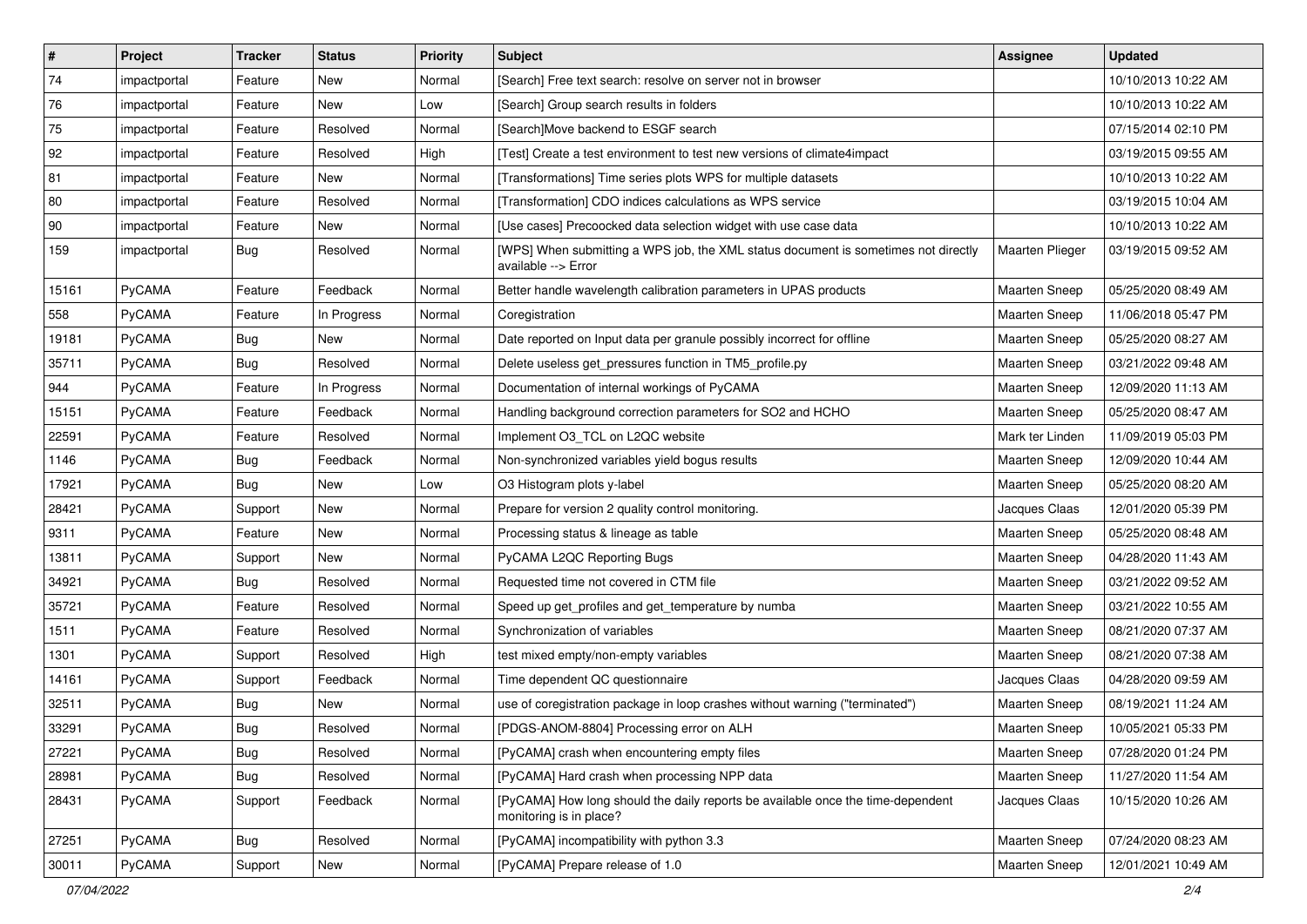| $\sharp$ | Project       | <b>Tracker</b> | <b>Status</b> | <b>Priority</b> | <b>Subject</b>                                                                         | Assignee               | <b>Updated</b>                          |
|----------|---------------|----------------|---------------|-----------------|----------------------------------------------------------------------------------------|------------------------|-----------------------------------------|
| 27361    | <b>PyCAMA</b> | Feature        | Resolved      | Normal          | [PyCAMA] record the file names of the input granules.                                  | <b>Maarten Sneep</b>   | 07/29/2020 03:23 PM                     |
| 26171    | PyCAMA        | Feature        | <b>New</b>    | Normal          | [PyCAMA] Skip L3 data in concatenation tool                                            | <b>Maarten Sneep</b>   | 06/02/2020 09:25 AM                     |
| 26241    | <b>PyCAMA</b> | Support        | In Progress   | Normal          | [PyCAMA] Supply list of up to 12 parameters you want to follow over time               | Jacques Claas          | 12/01/2020 05:34 PM                     |
| 26181    | PyCAMA        | Bug            | New           | Normal          | [PyCAMA] Time assigned to time-slice                                                   | <b>Maarten Sneep</b>   | 06/02/2020 09:27 AM                     |
| 27381    | PyCAMA        | Support        | Resolved      | High            | [PyCAMA] Update configuration file to resolve issue with reports for Cloud             | <b>PDGS Operations</b> | 09/09/2020 11:06 AM                     |
| 27841    | <b>PyCAMA</b> | Support        | New           | Normal          | [PyCAMA] update filters for HCHO (possibly others) to exclude data with QA value < 0.5 | <b>Maarten Sneep</b>   | 10/20/2020 11:43 AM                     |
| 26231    | <b>PyCAMA</b> | Support        | New           | Normal          | [PyCAMA] Verify configuration of PyCAMA for daily extractions                          | Jacques Claas          | 12/01/2020 05:30 PM                     |
| 1013     | subproject 1  | Feature        | New           | Normal          | test subproject task gantt                                                             |                        | 12/20/2016 09:10 AM                     |
| 440      | TM5-MP        | Feature        | New           | Low             | Assumption in calculation of friction velocity over land                               |                        | 07/03/2018 12:51 PM                     |
| 336      | TM5-MP        | Feature        | In Progress   | Normal          | budget consistent with mmix                                                            | Philippe Le Sager      | 12/01/2015 10:05 AM                     |
| 320      | TM5-MP        | <b>Bug</b>     | In Progress   | Low             | <b>Budget inconsistencies</b>                                                          | Philippe Le Sager      | 01/28/2016 01:00 PM                     |
| 373      | TM5-MP        | Bug            | New           | Normal          | Diurnal cycle biomass burning emissions                                                |                        | 07/03/2018 12:34 PM                     |
| 10281    | TM5-MP        | Task           | New           | Low             | Dry deposition of gas-phase H2SO4 and DMS                                              |                        | 07/03/2018 12:51 PM                     |
| 362      | TM5-MP        | Bug            | New           | Normal          | Dry deposition total for agreggated NOx                                                | Jason Williams         | 06/24/2015 02:06 PM                     |
| 595      | TM5-MP        | <b>Bug</b>     | In Progress   | Normal          | Generation of qsub job file seems broken                                               |                        | 07/03/2018 12:39 PM                     |
| 367      | TM5-MP        | Feature        | New           | Low             | Heterogeneous reaction rates for bulk aerosol version                                  | Jason Williams         | 07/03/2018 12:36 PM                     |
| 521      | TM5-MP        | Bug            | New           | Low             | Inconsistent NO <sub>x</sub> emissions                                                 |                        | 07/03/2018 12:30 PM                     |
| 26711    | TM5-MP        | <b>Bug</b>     | In Progress   | Normal          | missing values for lon and lat in regions file                                         |                        | 07/02/2020 08:27 PM                     |
| 338      | TM5-MP        | Feature        | New           | Low             | Modifying and extending input data for refractive indices                              | Twan van Noije         | 07/03/2018 12:53 PM                     |
| 10221    | TM5-MP        | Feature        | In Progress   | Normal          | MOGUNTIA and KPP                                                                       |                        | 09/20/2018 01:59 PM                     |
| 23861    | TM5-MP        | Bug            | New           | Normal          | NH2O2 chemistry                                                                        |                        | 05/13/2020 12:10 PM                     |
| 351      | TM5-MP        | <b>Bug</b>     | New           | Low             | NH3 budget terms                                                                       |                        | 07/03/2018 12:36 PM                     |
| 574      | TM5-MP        | Support        | In Progress   | Normal          | Optimization of ebischeme can be problematic                                           | Philippe Le Sager      | 12/20/2017 12:29 PM                     |
| 11761    | TM5-MP        | <b>Bug</b>     | New           | Low             | overflow in PDUMP                                                                      |                        | 09/26/2018 09:44 AM                     |
| 20141    | TM5-MP        | Bug            | In Progress   | Low             | PDUMP temperature field is zero                                                        |                        | 07/26/2019 02:45 PM                     |
| 2161     | TM5-MP        | <b>Bug</b>     | <b>New</b>    | Normal          | Python datetime.strftime function does not support dates before 1900                   |                        | 08/21/2017 12:35 PM                     |
| 23221    | TM5-MP        | Feature        | In Progress   | Normal          | Remapping of M7 dry/wet radii from restart file missing                                |                        | 12/05/2019 11:07 AM                     |
| 8931     | TM5-MP        | Feature        | In Progress   | Low             | removing dependence on HDF4                                                            |                        | 11/18/2019 02:07 PM                     |
| 549      | TM5-MP        | Bug            | In Progress   | High            | Restarbility broken                                                                    |                        | Philippe Le Sager   03/17/2017 11:40 AM |
| 439      | TM5-MP        | Task           | New           | Low             | Treatment of ice clouds in photolysis                                                  |                        | 07/03/2018 12:35 PM                     |
| 24611    | TM5-MP        | <b>Bug</b>     | New           | High            | Typos in cb05 ebischeme                                                                |                        | 02/11/2020 10:35 AM                     |
| 12101    | TM5-MP        | Feature        | New           | Low             | Updating Corner halo grid boxes                                                        |                        | 10/10/2018 03:39 PM                     |
| 26031    | TM5-MP        | Bug            | New           | Normal          | Wrong rate for KOHHNO4                                                                 |                        | 05/13/2020 12:10 PM                     |